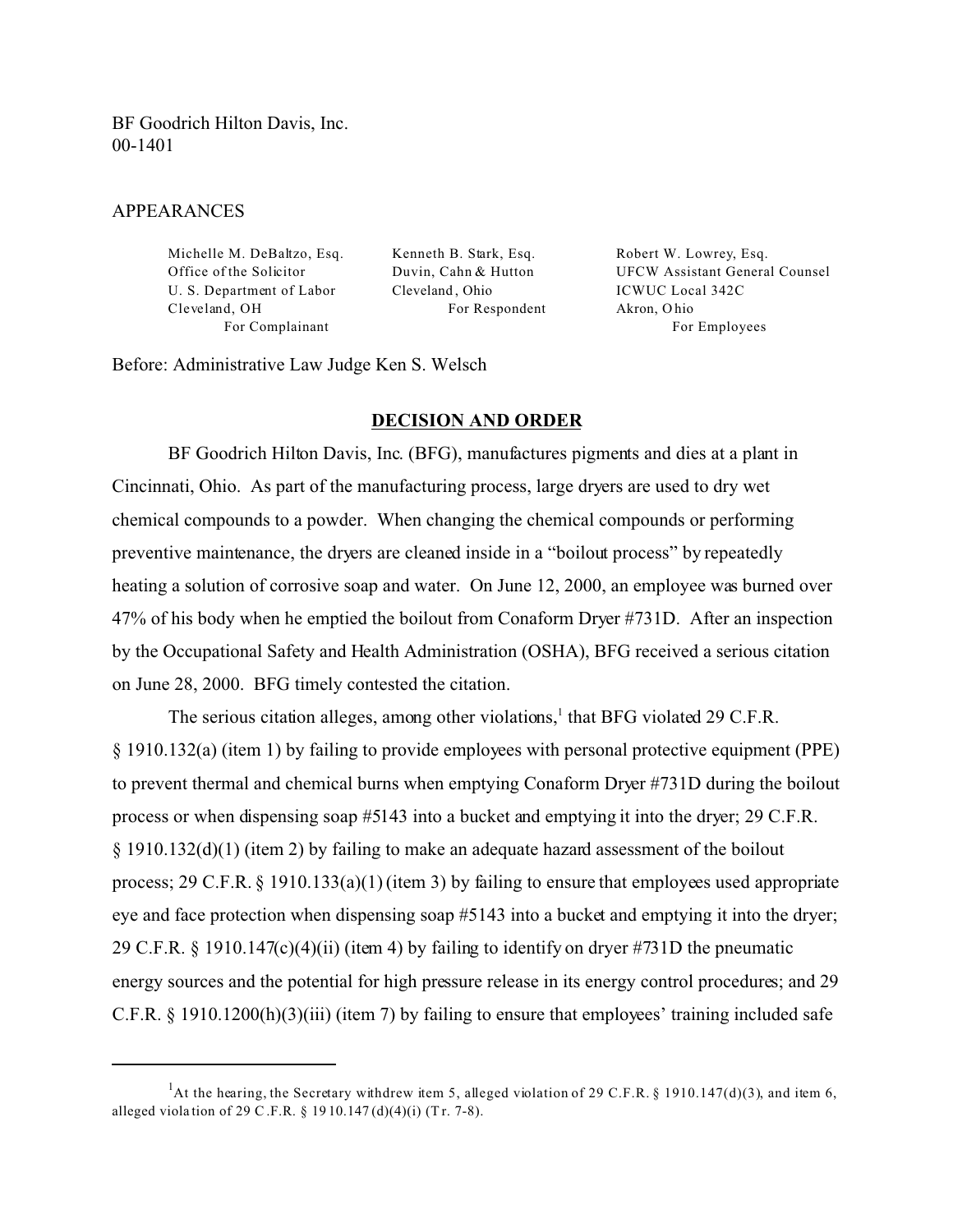work practices and PPE when performing a boilout on dryer #731D. The proposed total penalty for the items at issue is \$17,225.

The hearing in this case was held February 5 - 6 and March 8 - 9, 2001, in Cincinnati, Ohio. The International Chemical Workers Union Council, United Food and Commercial Workers, Local 342C, was designated party status. The parties stipulated jurisdiction and coverage (Exh. J-1; Tr. 6). The parties filed post-hearing briefs.

BFG denies the violations and asserts compliance with the standards. BFG asserts that operators of dryer #731D wear appropriate PPE as required by the Material Safety Data Sheet (MSDS) for soap #5143. BFG disputes that the mixture of soap and water constitutes a hazardous chemical. Also, BFG alleges that the accident on June 12, 2000, was unforseen.

For the reasons discussed, the alleged violation identified in item 1 is affirmed. The remaining alleged violations are vacated or withdrawn by the Secretary.

# *The Accident*

BFG, a large corporation, operates a chemical processing plant in Cincinnati, Ohio, which manufactures color pigments and dies. The plant facilities consist of several buildings. The plant operates three shifts (Complaint and Answer; Tr. 219, 222).

In Building  $#41$ , large dryers, including dryer  $#731D<sub>1</sub><sup>2</sup>$  are used to dry product into a powder (Tr. 316, 418). One employee operates the dryers per shift (Tr. 222). The #731D dryer has a capacity of 100 cubic feet (748 gallons). The dryer is heart-shaped and is loaded from the second floor of the building. After the dryer is filled with wet product and sealed, the dryer rotates on an axle. Steam heat is used to heat the jacket around the dryer, which in turn heats the product. When the drying cycle is complete, the dryer's contents are emptied through an 18-inch butterfly valve into drums on the first floor (Exhs. C-1, R-3, R-7; Tr. 221, 410, 417-419).

The area on the first floor where the dryer's contents are emptied is surrounded by a fence or cage to prevent employees from entering the area while the dryer rotates (Tr. 652-653). To

<sup>&</sup>lt;sup>2</sup>In addition to the #731D dryer, operators are responsible for the #718 dryer and #720 dryer (Tr. 239, 406, 454). All d ryers perform the same func tion, *i.e.*, drying prod uct by remo ving methan ol (Tr. 41 3, 655).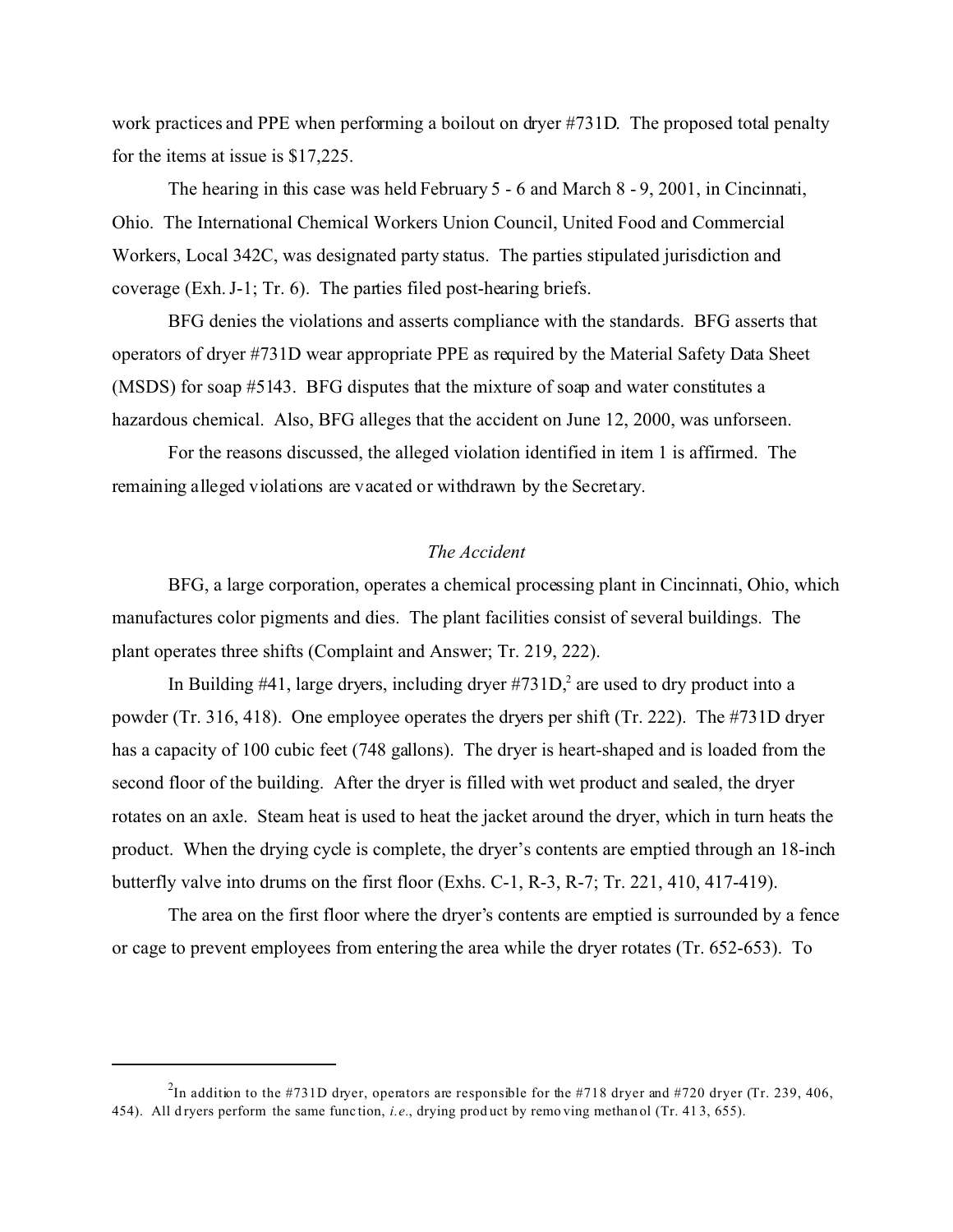empty the contents of the  $#731D$  dryer,<sup>3</sup> the operator enters the cage to air activate an 18-inch butterfly valve on the bottom of the dryer. The operator connects an air line to the butterfly valve. The air line valve is mounted on a wall approximately 5 to 10 feet from the butterfly valve. When air is applied, the butterfly valve opens and the dryer's contents are discharged. When discharging the contents of #731D dryer, the employee stands inside the cage, 3 to 10 feet from the butterfly valve (Exh. C-1; Tr. 259-260, 315, 420-421, 517-518, 587).

When performing preventive maintenance or changing product, the dryers are first cleaned inside through a "boilout process." The boilout decontaminates the inside of the dryer (Tr. 48-49, 276). To initiate a boilout, the dryer is rotated so that the 18-inch butterfly valve faces up toward the second floor. The operator removes the "solids bowl" and opens the vent line. He then takes a 5-gallon bucket to the soap #5143 storage tank on the first floor and fills the bucket (Tr. 181, 243, 245, 365, 413-414, 455, 463, 487-488, 545).

The MSDS for soap #5143 identifies the soap as corrosive with a pH of 14 (Exh. C-2). The MSDS specifies the use of safety glasses and neoprene gloves. There is no dispute that operators wore safety glasses and neoprene gloves while handling soap #5143 (Exh. J-1; Tr. 165).

After filling the bucket with soap #5143, the operator takes the bucket to the second floor and empties the soap through the open butterfly valve into the dryer. The dryer is also filled with approximately 250 gallons of water. The butterfly valve is then closed, steam heat is applied to the dryer's jacket and the dryer is rotated for 45 minutes to an hour. The temperature inside the dryer reaches as high as 116 degrees Celsius(C)<sup>4</sup> (Exh. R-4; Tr. 45, 72-73, 243, 464).

After completing the heat cycle, the dryer is rotated so that the butterfly valve is pointed down towards the first floor. The air line is attached to the butterfly valve and the soap and water mixture is emptied into the drains in the floor (Tr. 134, 259, 374, 656). The boilout process is repeated four times. The fourth boilout is generally only water (Tr. 378, 381).

<sup>&</sup>lt;sup>3</sup>Unlike the #731D dryer, the other dryers (# 718 and #720) are "more automated and they're controlled from a panel board opening the butterfly valve" (Tr. 406). The operator does not need to physically contact the butterfly valve. The operator stands at a panel board outside the cage, approximately 25 feet from the discharge area (Tr. 257-258, 406, 517-518 , 656).

 ${\rm ^4BFG}$  keeps a temperature graph at the dryer (Exh. R-4). Water boils at 100 degrees C (212 degrees Fahrenheit) (Exh. J-1). The boiling point of soap #5143 is greater than 100 degrees C (Exh. C-2; Exh. J-1).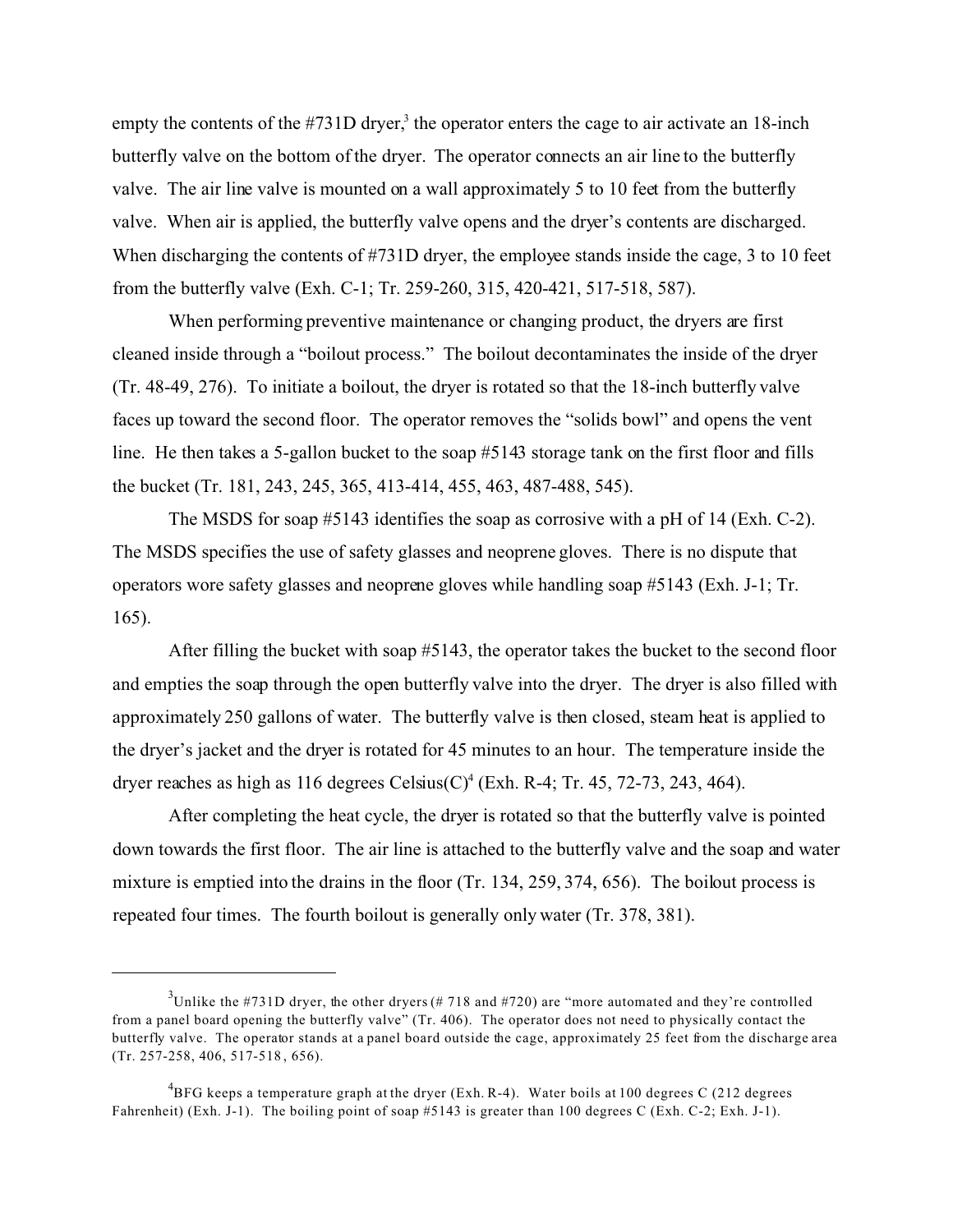On June 12, 2000, employees performed four boilouts on the #731D dryer as part of preventive maintenance. The first boilout started at the end of the first shift by operator Fredrick Marshall at approximately 2:30 p.m. This was Marshall's first boilout on the #731D dryer, although he had performed boilouts on other dryers. When he completed his shift at 3:00 p.m., Marshall had not emptied the contents from the first boilout (Exh. J-1; Tr. 242, 253-254, 256, 819).

The second shift operator Tom Theademan emptied the first boilout, completed the second and third boilouts, and filled the dryer for the fourth boilout when his shift ended at 11:00 p.m. When the boilouts were emptied, the temperature of the contents was 96 degrees C for the first boilout, 85 degrees C for the second boilout, and 80 degrees C for the third boilout (Exh. J-1; Tr. 368, 374, 376, 378, 425-426).

When third shift operator Roy Morgan started his shift, the temperature of the fourth boilout was approximately 105 degrees C. At 11:30 p.m., Morgan emptied the fourth boilout. The temperature of the contents was approximately 116 degrees C (240.8 degrees Fahrenheit). After connecting the air line to the butterfly valve and stepping onto a stool inside the cage, Morgan remembers only screaming for help. He received burns on 47% of his body when the boilout's contents splashed on him under high pressure. Morgan was unconscious for eight days. Although still employed by BFG, Morgan has not returned to work (Exhs. J-1, R-4, U-4; Tr. 454, 456, 478).

On June 16, 2000, OSHA industrial hygienist (IH) Deborah Wallace and supervisor Dick Gilgrist initiated a formal complaint inspection of BFG's boilout process on the #731D dryer (Tr. 35). Wallace interviewed employees and supervisors. She personally did not observe the boilout process. Also, there was no analysis of the soap and water solution inside the dryer during a boilout (Tr. 223-224). Based on OSHA's inspection, a serious citation was issued to BFG.

#### *Discussion*

The Secretary has the burden of proving a violation.

In order to establish a violation of an occupational safety or health standard, the Secretary has the burden of proving: (a) the applicability of the cited standard, (b) the employer's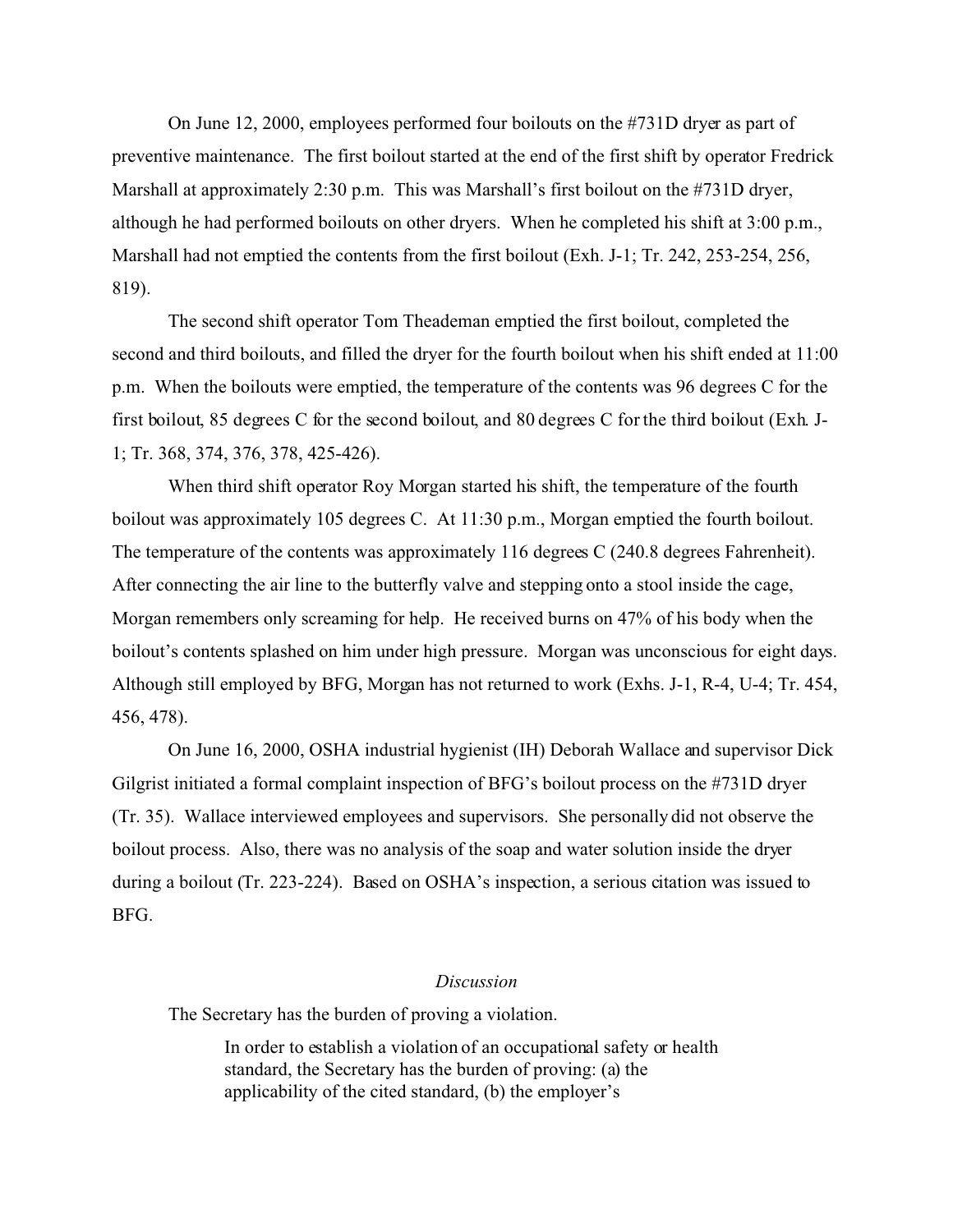noncompliance with the standard's terms, (c) employee access to the violative conditions, and (d) the employer's actual or constructive knowledge of the violation (*i.e.,* the employer either knew or, with the exercise of reasonable diligence could have known, of the violative conditions).

*Atlantic Battery Co.,* 16 BNA OSHC 2131, 2138 (No. 90-1747, 1994).

BFG does not dispute the application of the standards for PPE, lockout and hazard communication to its boilout process on the #731D dryer. BFG asserts that it complied with the cited standards. Also, BFG does not deny that it knew of the boilout process and that its operators were exposed employees. BFG does not assert employee misconduct as a defense.

## Item 1 - Alleged violation of  $\S$  1910.132(a)

The citation alleges that BFG failed to ensure PPE was used to protect operators from thermal and chemical burns when transporting the 5-gallon bucket of soap #5143 to the #731D dryer or when emptying the contents of the dryer after the boilout. Section 1910.132(a) provides:

> Protective equipment including personal protective equipment for eyes, face, head, and extremities, protective clothing, respiratory devices, and protective shields and barriers, shall be provided, used, and maintained in a sanitary and reliable condition wherever it is necessary by reason of hazards of processes or environment, chemical hazards, radiological hazards, or mechanical irritants encountered in a manner capable of causing injury or impairment in the function of any part of the body through absorption, inhalation or physical contact.

Section 1910.132(a) requires PPE when an employer has actual knowledge of a hazard requiring the use of PPE or a reasonable person familiar with the situation, including any facts unique to the particular industry, would recognize a hazard warranting the use of such PPE. *Armour Food Co*., 14 BNA OSHC 1817, 1820 (No 86-247, 1990). The standard's focus is on the recognition of a hazard, not the need for particular PPE. *Lukens Steel Co*., 10 BNA OSHC 1115, 1123 (No. 76-1053, 1981).

The Secretary argues that the PPE (rubber gloves, safety glasses) worn by employees was inadequate for dispensing soap #5143 into the dryer and when emptying the dryer's contents after the boilout. The alleged hazard involves thermal (boiling water) and chemical (corrosive soap)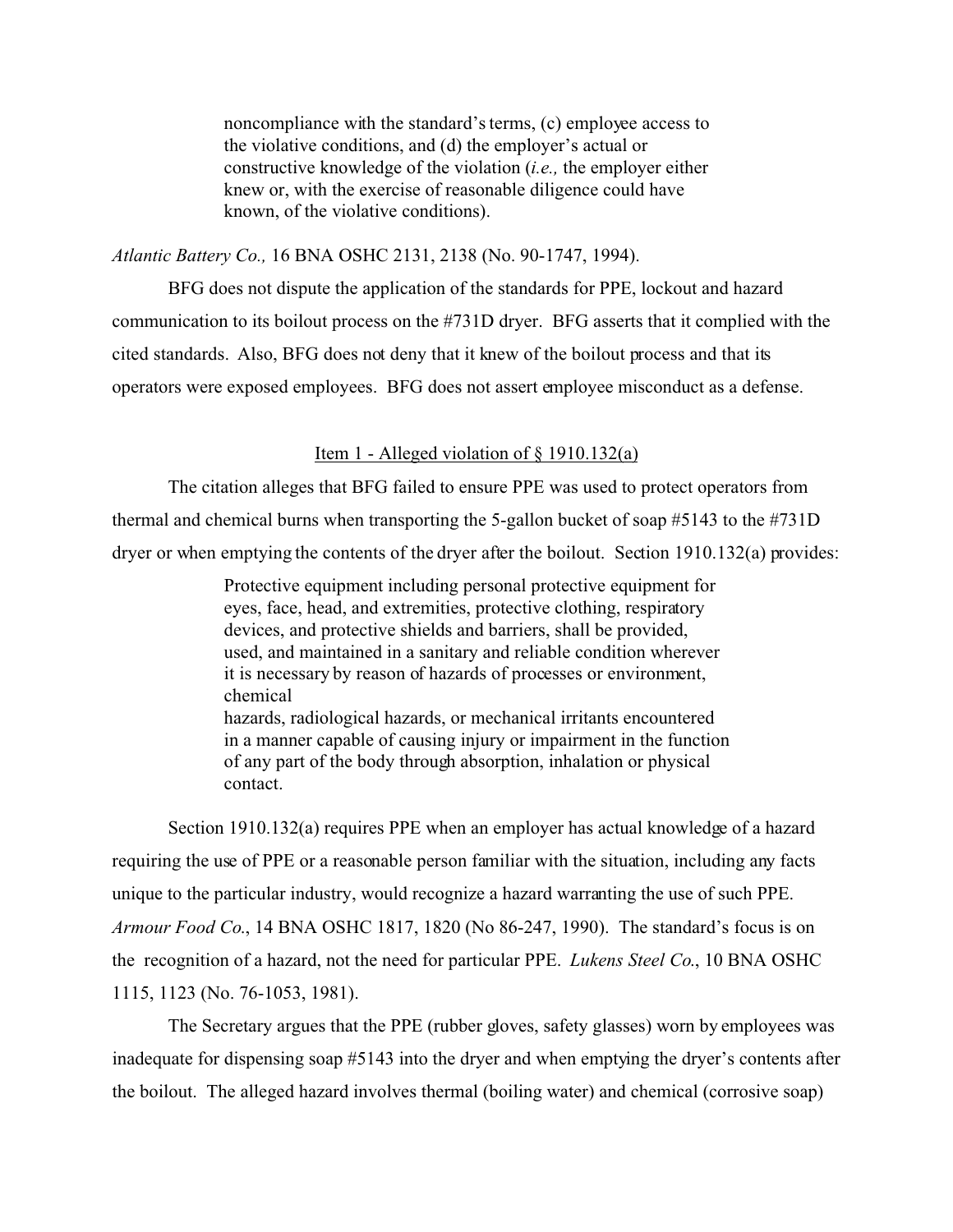burns caused by possible splashing. On June 12, 2000, third shift operator Roy Morgan suffered second and third degree burns when the contents splashed on him while emptying the boilout (Tr. 478). His burns were on his back, arms, buttocks and legs (Tr. 478). The Secretary cites *Gulf Oil Co.-U.S.*, 10 BNA OSHC 1025, 1026 (No. 76-6736B, 1981) (affirming a § 1910.132(a) violation by requiring face shields and slicker suits to protect employees from splashing while transferring sulfuric acid from a supply tank to a storage tank. The Commission rejected the employer's argument that the activities did not require more protective equipment than goggles and gloves).

#### Dispensing Soap #5143

To initiate the boilout, employees dispensed soap #5143 from a large plastic holding tank on the first floor into a 5-gallon bucket, carried the bucket to the second floor, and emptied the soap into the dryer (Tr. 245). First shift operator Marshall stated that after obtaining the soap, he carried the bucket approximately 50 yards from the tank to the dryer (Tr. 247-248). Second shift operator Theademan testified that he put a lid on the bucket, put the bucket on an elevator, and then carried the bucket approximately 50 feet to the dryer (Tr. 370). Third shift operator Morgan testified that he carried the bucket of soap approximately 40 feet to an elevator and another 40 feet from the elevator to the dryer (Tr. 463-464).

Soap #5143, used in the boilout, is a "thin liquid" with a pH level of 14. The MSDS describes the soap as corrosive to the eyes and skin (Exh. C-2). The MSDS identifies safety glasses and neoprene gloves as appropriate PPE. The recommended first aid measures for physical contact with the soap include dilution or flushing with water.

BFG agrees that soap #5143 is classified as a hazardous chemical (Tr. 22, 848). BFG's safety and health manager Bryan Haywood describes the soap as a caustic and recognizes that it could cause chemical burns (Tr. 849-850). Second shift operator Theademan knew that the soap was "highly caustic" (Tr. 382). Chemical operator Carl Hager testified to an incident after June 12, 2000, when an employee while cleaning the floor received blisters on his feet when soap #5143 splashed into his boots (Tr. 538).

The Secretary acknowledges that BFG required employees to wear safety glasses and rubber gloves when dispensing the soap to the dryer (Exh. J-1). The Secretary argues that the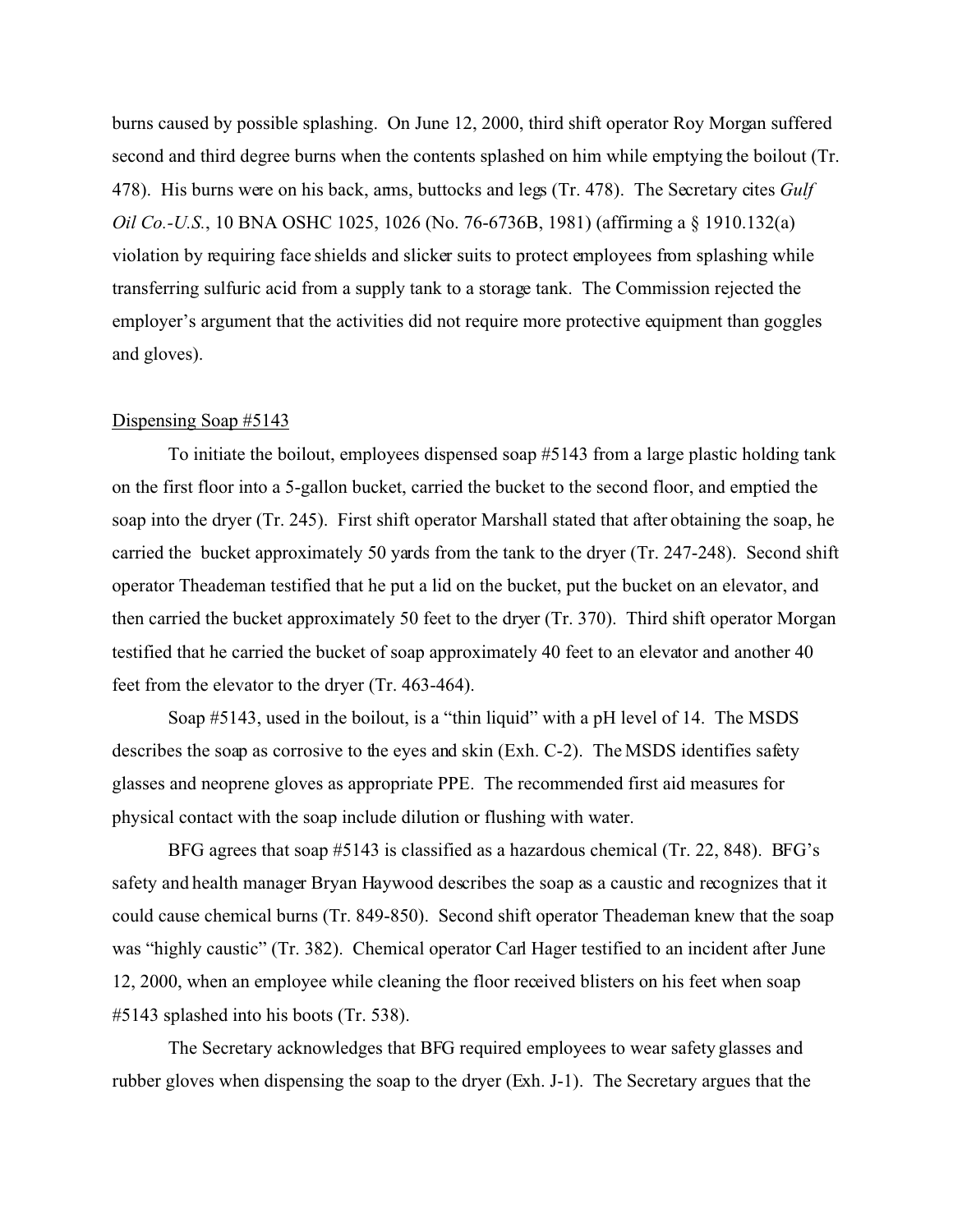employees should have additionally worn face shields and rubber aprons when dispensing the bucket of soap #5143 to dryer #731D (Secretary's Brief, p.12). CO Wallace testified that the MSDS for soap #5143 is contradictory because, in her opinion, compliance with the MSDS does not fully protect an employee. The soap could still get on the employee's skin or eyes despite the glasses and gloves (Tr. 110-111, 120-122).

The record in this case fails to demonstrate that dispensing and carrying the soap in a bucket requires PPE beyond the safety glasses and rubber gloves recommended by the MSDS. There is no showing of a splash hazard in dispensing the soap from the tank, carrying the soap to the dryer, or emptying the soap into the dryer. A splash hazard may not be assumed. No employees testified to any incidents of splashing. One employee (Theademan) testified that a lid was placed on the bucket (Tr. 370). It is not shown that employees were exposed to reasonable probability of injury that could be prevented by wearing the additional PPE. *Atlantic Battery Co*., 16 BNA OSHC at 2154. The Secretary must show more than a possibility of a hazard, she must prove a significant risk of harm due to splashing, requiring PPE. *Anoplate Corp*., 12 BNA OSHC 1678, 1681-1682 (No. 80-4109, 1986).

The MSDS recommends only safety glasses and neoprene gloves for eye and skin protection (Exh. C-2). The employees wore the MSDS recommended PPE. The Secretary did not show that the operators' handling of the soap was beyond or contrary to the handling contemplated by the MSDS. The potential splash hazard described by the Secretary is the type of splash hazard contemplated by the soap manufacturer's MSDS in recommending safety glasses and rubber gloves. IH Wallace's testimony regarding the MSDS is not given weight. She did not contact the soap manufacturer. She never observed employees dispensing the soap to the dryer. The rubber gloves and safety glasses as required by the MSDS were not shown to be inadequate.

There is no evidence that employees had previously been injured while dispensing or carrying the soap to the dryer. The absence of injuries over the approximate 9 years of performing boilouts is some evidence that the additional PPE recommended by the Secretary is not required. *ConAgra Flour Milling Co*., 16 BNA OSHC 1137, 1142 (No. 88-1250, 1993). The burn injuries received by Morgan on June 12, 2000, were not from carrying the soap. The other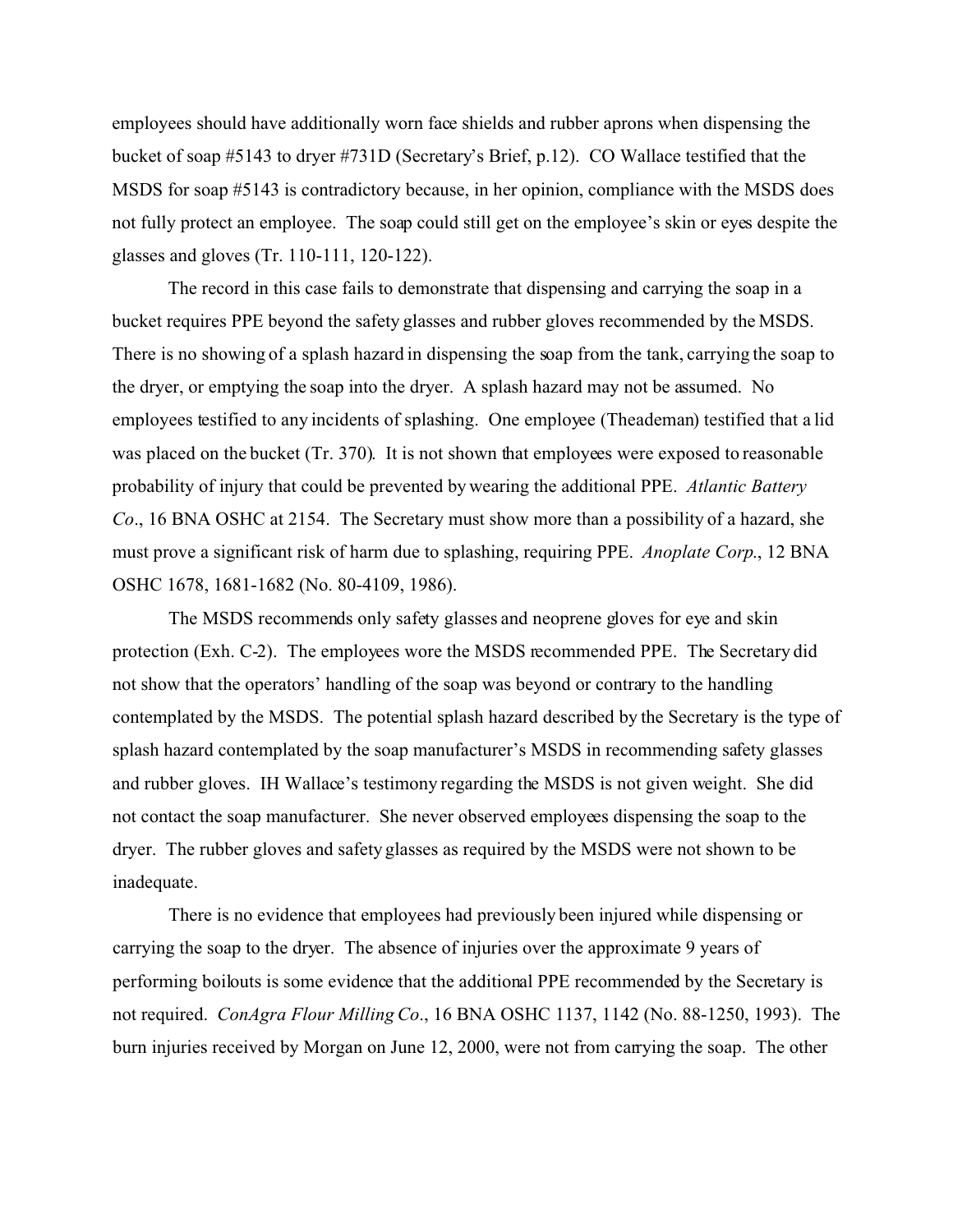incident after Morgan's accident involved the soap splashing into an employee's shoes while he was cleaning the floor.

## Emptying the Boilout

After completing the boilout, an employee stood within 10 feet of the 18-inch butterfly valve when the contents of the dryer (approximately 5 gallons of soap #5143 and 250 gallons of water) were emptied onto the floor (Tr. 46, 260, 518-519). The employee was inside the cage around dryer #731D. BFG's Department Operating Procedure (DOP) for dryer "Cleanout Procedures" dated 1993, prepared by Hilton Davis Chemical prior to its merger with BFG, instructed employees to cool the boilout contents to 50 degrees C. It also states "[S]lowly and carefully drain the dryer to the sewer. Keep clear of the draining water and its path to prevent from being splashed by the hot boilout" (Exh. C-6).

Despite the DOP, employees' testimony and the BFG temperature graph maintained on the dryer shows that the contents were emptied at temperatures higher than 50 degrees C. On June 12, 2000, the contents of the four boilouts were emptied at temperatures between 80 and 116 degrees C (Exh. R-4; Tr. 374, 376, 378, 381, 391, 466).

When emptying the boilout, the parties stipulated that employees at a minimum wore cotton uniforms, safety glasses, safety shoes and hard hats (Exh. J-1). Additionally, employees testified that they wore rubber gloves. The Secretary argues that the employees should have also worn face shields and rubber aprons when emptying the boilout from dryer #731D (Secretary's Brief, p.12).

The record establishes the need for additional PPE when emptying the boilout contents. Morgan testified that he previously had emptied the dryer at temperatures in excess of 100 degrees C, which is above the boiling point. Morgan's testimony was not contradicted. Emptying boiling water is a hazard. BFG should have known of the hazard. Temperature graphs from the boilouts were available, and a supervisor was present. Section 1910.132(a) requires appropriate PPE for the hazard. Safety glasses and rubber gloves would not protect exposed skin from boiling water, particularly from unexpected pressurization<sup>5</sup> (BFG Brief, p. 10).

 ${}^{5}$ BFG believes that the vent which prevents pressurization became clogged (Tr. 324-325).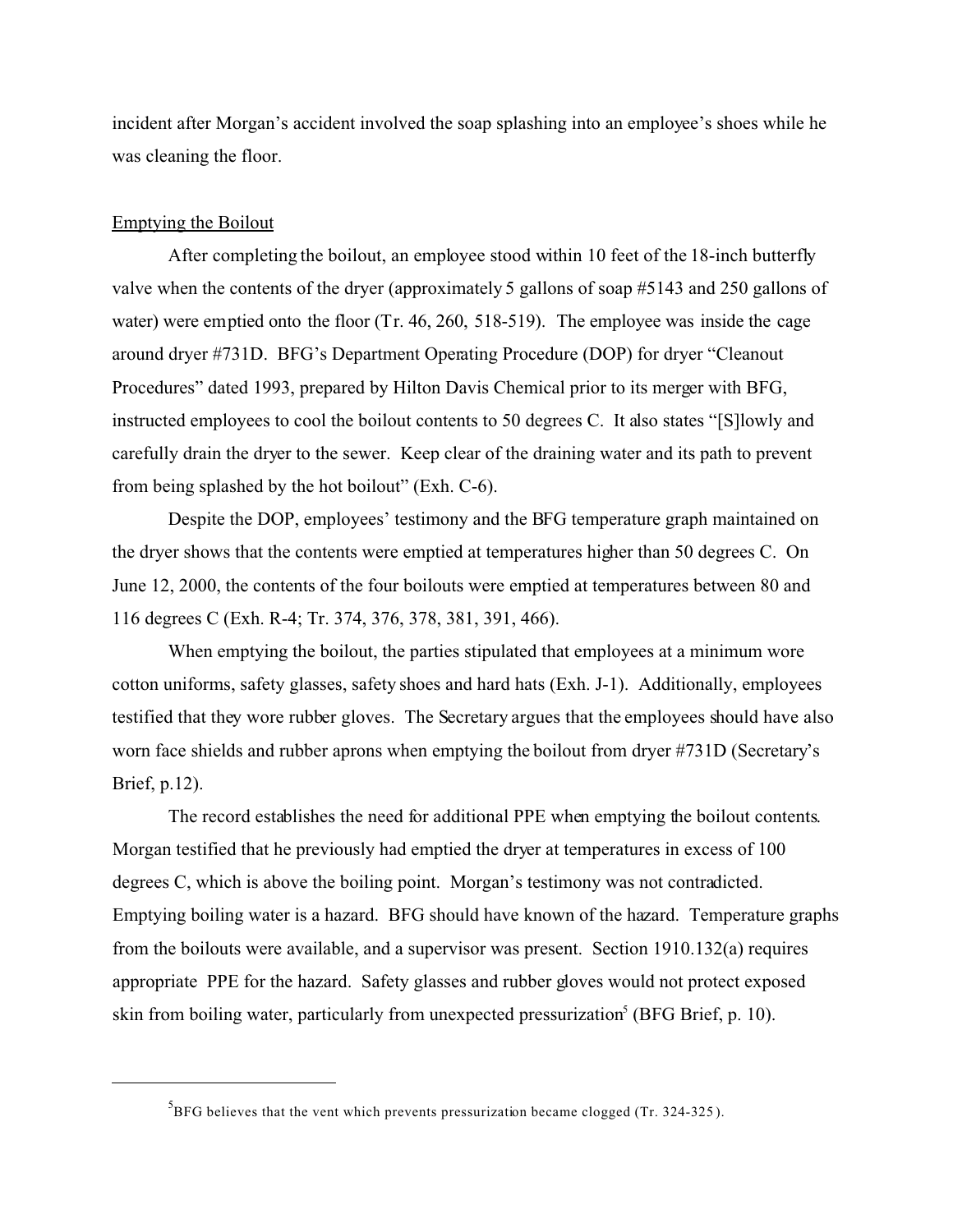A serious violation of  $\S$  1910.132(a) is established. In determining whether a violation is serious, the issue is not whether an accident is likely to occur; it is rather, whether the result would likely be death or serious harm if an accident should occur. *Whiting-Turner Contracting Co.,* 13 BNA OSHC 2155, 2157 (No. 87-1238, 1989). The burn injuries to Morgan show the serious nature of the condition.

### Item 2 - Alleged Violation of  $\S$  1910.132(d)(1)

The citation alleges that the hazard assessment was not adequate to protect employees from burns during the boilout procedure on the #731D dryer. Section 1910.132(d)(1) provides, in part:

> The employer shall assess the workplace to determine if hazards are present, or likely to be present, which necessitate the use of personal protective equipment (PPE).

As stated, the PPE requirement of  $\S$  1910.132(a) applies whenever it is necessary by the hazards of processes encountered in the workplace capable of causing injury. Section 1910.132(d)(1) requires an employer to assess the workplace to determine if such hazards are present which necessitate the use of PPE. *Topco*, *Inc.,* 18 BNA OSHC 1746, 1750 (No. 97-0299, 1999) (ALJ). The hazard assessment identifies the specific job task hazards which require appropriate PPE.

There is no dispute that BFG had made an assessment of the boilout process (Tr. 165). BFG's Department Operating Procedure (DOP) for dryer "Cleanout Procedures" is a hazard assessment (Exh. C-6).

The issue is whether this assessment was adequate. IH Wallace testified that the BFG hazard assessment was inadequate because it only required employees to wear hard hats, safety glasses, and steel toed shoes during boilout (Exh. J-1). Employees testified that they wear rubber gloves. The MSDS for soap #5143 recommends rubber gloves and safety glasses as appropriate PPE. The Secretary argues that employees should have additionally worn face shields and rubber aprons.

BFG's written boilout procedure (DOP) specifically applies to the #731D dryer. It is a hazard assessment. The procedure advises operators to position the butterfly valve away from them and to cool the dryer contents to below 50 degrees C. The DOP also recognizes that the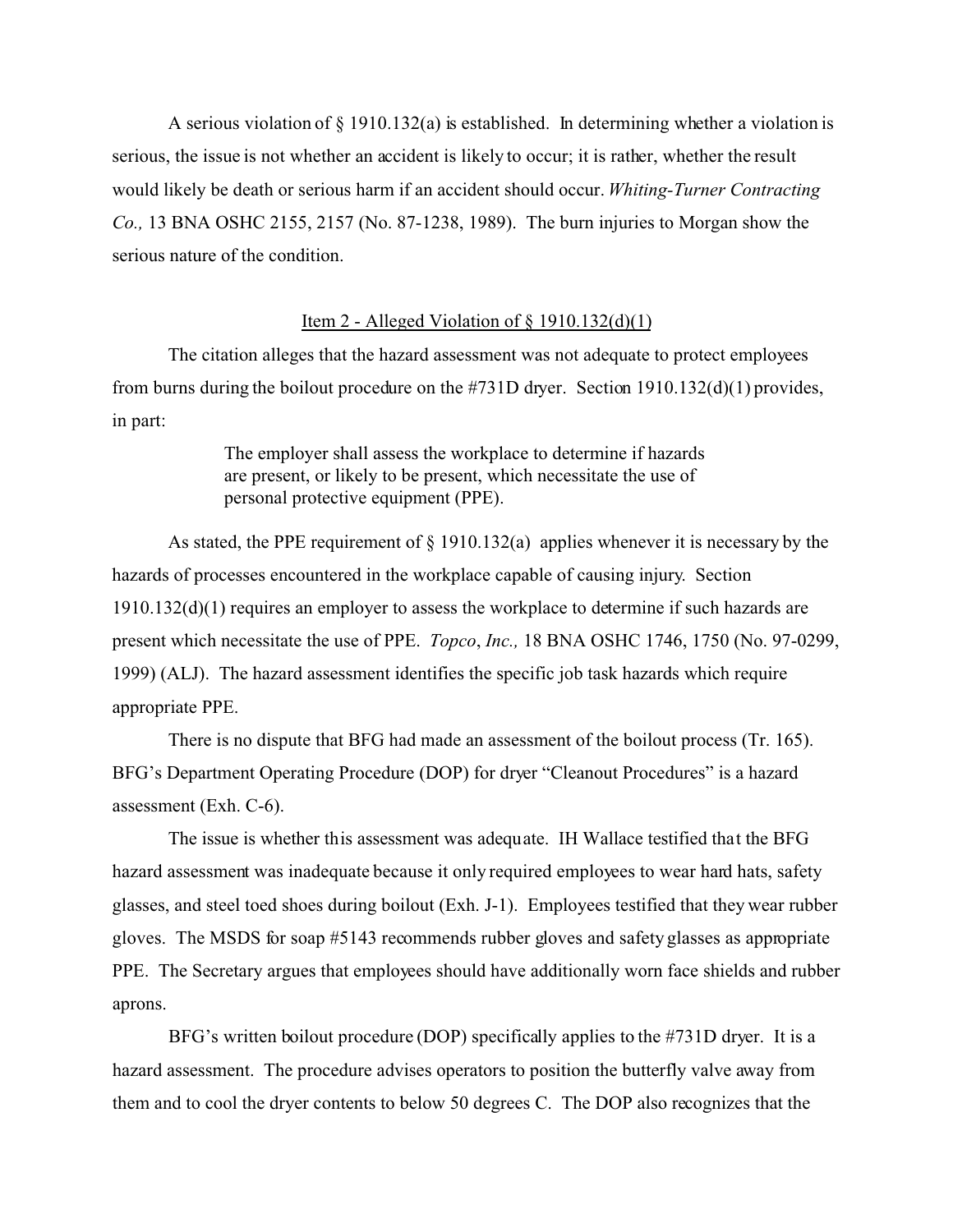dryer could become pressurized during a boilout if the vent was not open or the vent line was plugged. If done in accordance with the DOP, there is no showing of a hazard requiring PPE in addition to the safety glasses and rubber gloves required by the soap manufacturer.

The Secretary argues that employees were not trained and did not follow the DOP. However, the lack of safety training or the failure by operators to follow the written procedure does not establish the lack of a hazard assessment or that the assessment was inadequate. The Secretary concedes that a hazard assessment was made.

The Secretary's complaint involves the adequacy of the PPE, not the lack of a hazard assessment. The citation was issued because employees were not wearing the PPE that the Secretary believed should be worn. The Secretary's disagreement with the result of an employer's hazard assessment is not a basis for a finding that no assessment was conducted. *Drexel Chemical Company*, 17 BNA OSHC 1908, 1910 (No. 94-1460, 1997) (deficiencies in written confined space program do not establish failure to conduct initial evaluation). According to the DOP, employees were instructed to cool the boilout to 50 degrees C and direct the contents away from their position. If followed, there is no evidence of a hazard requiring additional PPE.

A violation of § 1910.132(d) is not established.

## Item 3 - Alleged Violation of  $\S$  1910.133(a)(1)

The citation alleges that BFG failed to ensure that employees used appropriate eye or face protection when dispensing the soap #5143 into a bucket and emptying the bucket into the #731D dryer. $6$  Section 1910.133(a)(1) provides:

> The employer shall ensure that each affected employee uses appropriate eye or face protection when exposed to eye or face hazards from flying particles, molten metal, liquid chemicals, acids or caustic liquids, chemical gases or vapors, or potentially injurious light radiation.

The standard requires PPE for the eyes and face when there is a reasonable probability of injury that could be prevented. BFG agrees that the soap #5143 is a hazardous chemical (Tr. 22,

 $6$ This citation item does not allege a hazard when emptying the contents of the dryer. If it did, the record fails to show that the dryer contents of 250 g allons of water and 5 gallons of soap constituted "acids or caustic liquids" as required by  $\S 1910.133(a)(1)$ . No analysis was made of the boilout contents.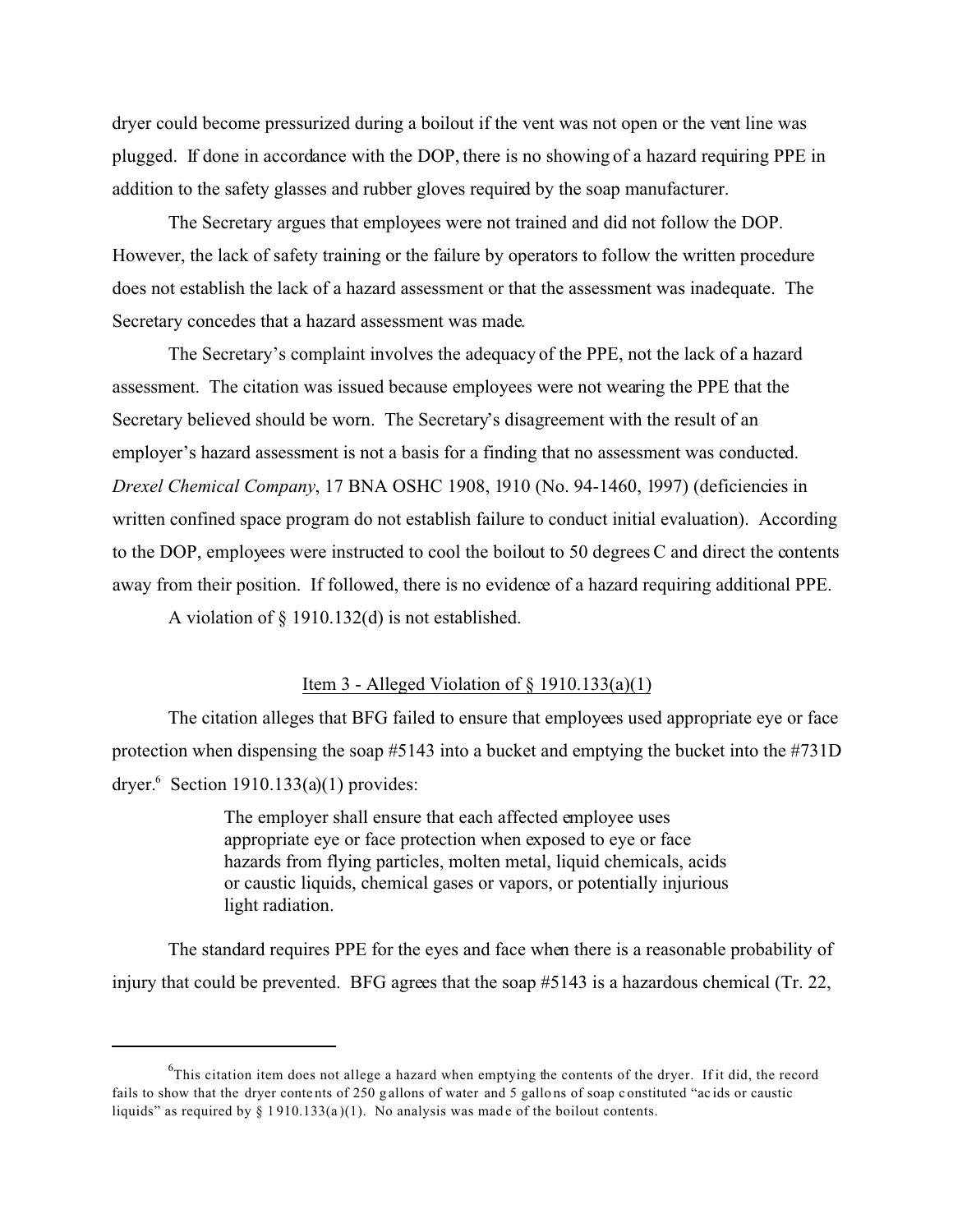848). The MSDS shows that the soap is corrosive and has a pH of 14 (Exh. C-2). Safety manager Haywood agrees that the soap can cause chemical burns (Tr. 849-850).

The record, however, fails to establish a violation. Although soap #5143 is caustic, employees wore safety glasses and rubber gloves as required by the soap's MSDS. There is no showing that an operator was ever splashed with soap #5143 when dispensing it to the dryer. After the bucket is filled, a lid is placed on the bucket. During this dispensing of the soap, splashing on the face or eyes is not reasonably anticipated. The record fails to show that there was a reasonable probability of injury to eyes or face when only safety glasses are used. BFG's compliance with the MSDS's PPE recommendations complies with the PPE requirements of  $\S$ 1910.133(a)(1). The record does not disclose previous injuries or near misses of injury to eyes or face from handling soap #5143. The Secretary's burden includes showing a significant risk of harm or reasonable probability of injury to eyes and face. *Atlantic Battery Co*., *supra*, at 2153. Also, the cited standard duplicates the violation of § 1910.132(a) (item 1).

A violation of  $\S$  1910.133(a)(1) is not established.

### Item 4 - Alleged Violation of  $\S$  1910.147(c)(4)(ii)

The citation alleges that BFG's energy control procedures did not identify pneumatic energy sources and the potential for high pressure release from dryer #731D. Section  $1910.147(c)(4)(ii)$  provides, in part:

> The [energy control] procedures shall clearly and specifically outline the scope, purpose, authorization, rules, and techniques to be utilized for the control of hazardous energy, and the means to enforce compliance, including, but not limited to, the following:

(A) A specific statement of the intended use of the procedure; (B) Specific procedural steps for shutting down, isolating, blocking and securing machines or equipment to control hazardous energy; (C) Specific procedural steps for the placement, removal and transfer of lockout devices or tagout devices and the responsibility for them; and

(D) Specific requirements for testing a machine or equipment to determine and verify the effectiveness of lockout devices, tagout devices, and other energy control measures.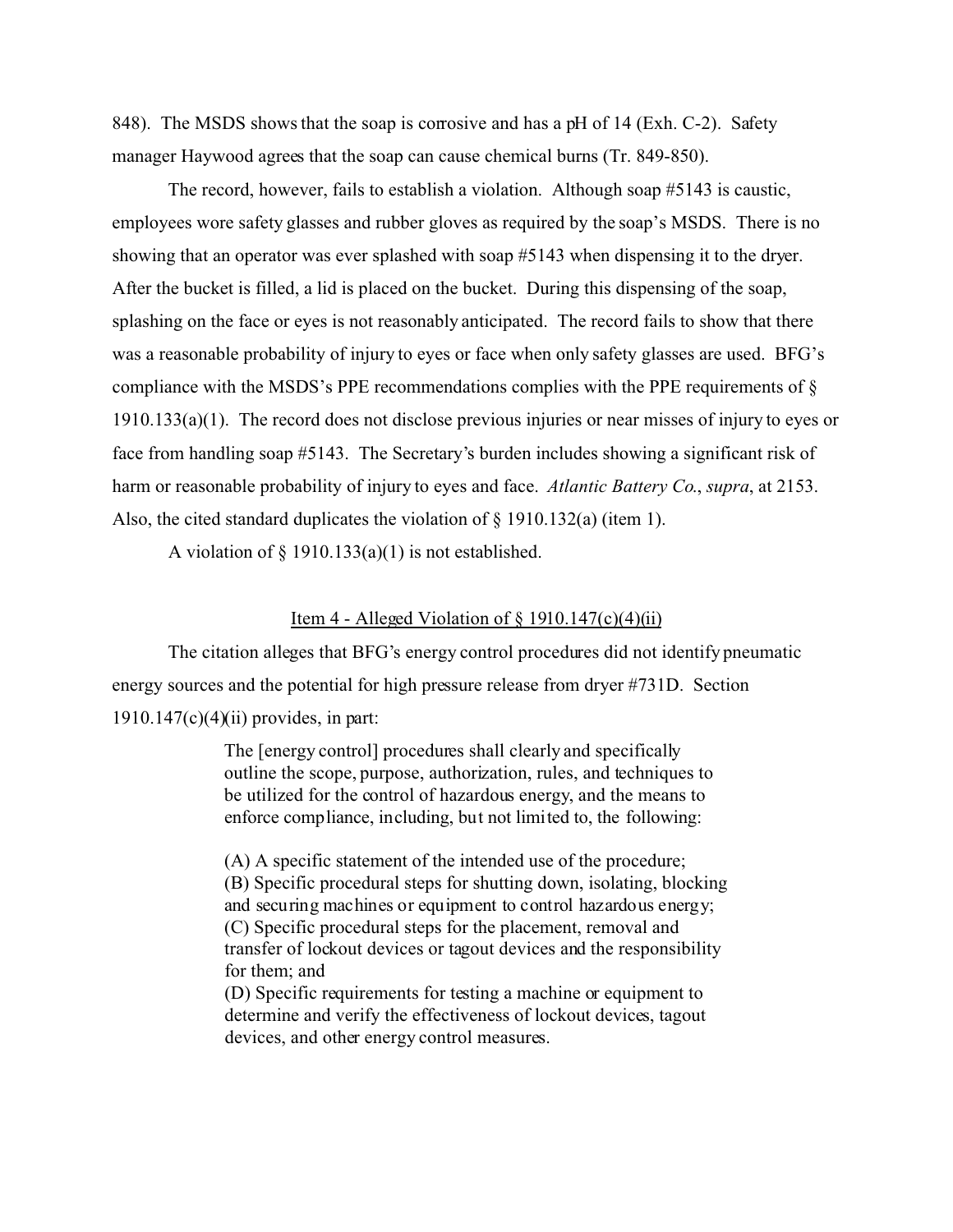The energy control procedures required under  $\S$  1910.147(c)(4) as part of OSHA's lockout/tagout standards are to be developed and utilized by employers for the control of "potentially hazardous energy when employees are engaged" in servicing and maintenance activities. The purpose of an energy control procedure is:

> to ensure that before any employee performs any servicing or maintenance on a machine or equipment where the unexpected energizing, start up or release of stored energy could occur and cause injury, the machine or equipment shall be isolated from the energy source, and rendered inoperative. *See* § 1910.147(c).

The lockout/tagout standards establish "minimum performance requirements for the control of such hazardous energy." *See* § 1910.147(a). Since the lockout procedure is to guide an employee through the lockout process, general, non-machine specific procedures are unacceptable. *Drexel Chemical Co., supra,* at 1913.

There is no dispute that the dryer operator is within 10 feet of the butterfly valve on the #731D dryer when the contents of the boilout are discharged onto the floor. Morgan was badly burned from the splashing contents when he opened the valve. The Secretary asserts that BFG's lockout program fails to identify the pneumatic energy source (air to activate the dryer's butterfly valve) or the stored energy source (pressurization inside the dryer) as sources of unexpected energy (Tr. 702-703, 706, 727). The Secretary's expert witness James Washam identified three sources of energy during a boilout in the dryer: electrical, pneumatic, and stored (Tr. 714, 797).

BFG argues that the § 1910.147 lockout standards do not apply to the #731D dryer's boilout process (Exh. R-6). BFG initiates lockout procedures only after the boilout is completed and employees enter the dryer to perform maintenance work inside the dryer. Safety manager Haywood characterized the boilout as "preparatory work, getting ready to get the equipment to zero energy, decontaminating the equipment of any stored or contamination type energy" (Tr. 815). He considered the boilout analogous to "flushing" or "purging and recovery" of the dryer prior to performing a maintenance operation (Tr. 815). According to BFG, the maintenance on dryer #731D was performed on June 13 after the boilout was completed (Tr. 862-863).

BFG's written lockout procedure uses a permit lockout system (Exhs. C-10, R-2). Employees lock out the electrical energy source to the #731D dryer prior to emptying the dryer to prevent the dryer from engaging while the operator is inside the cage (Tr. 330-332, 662-663,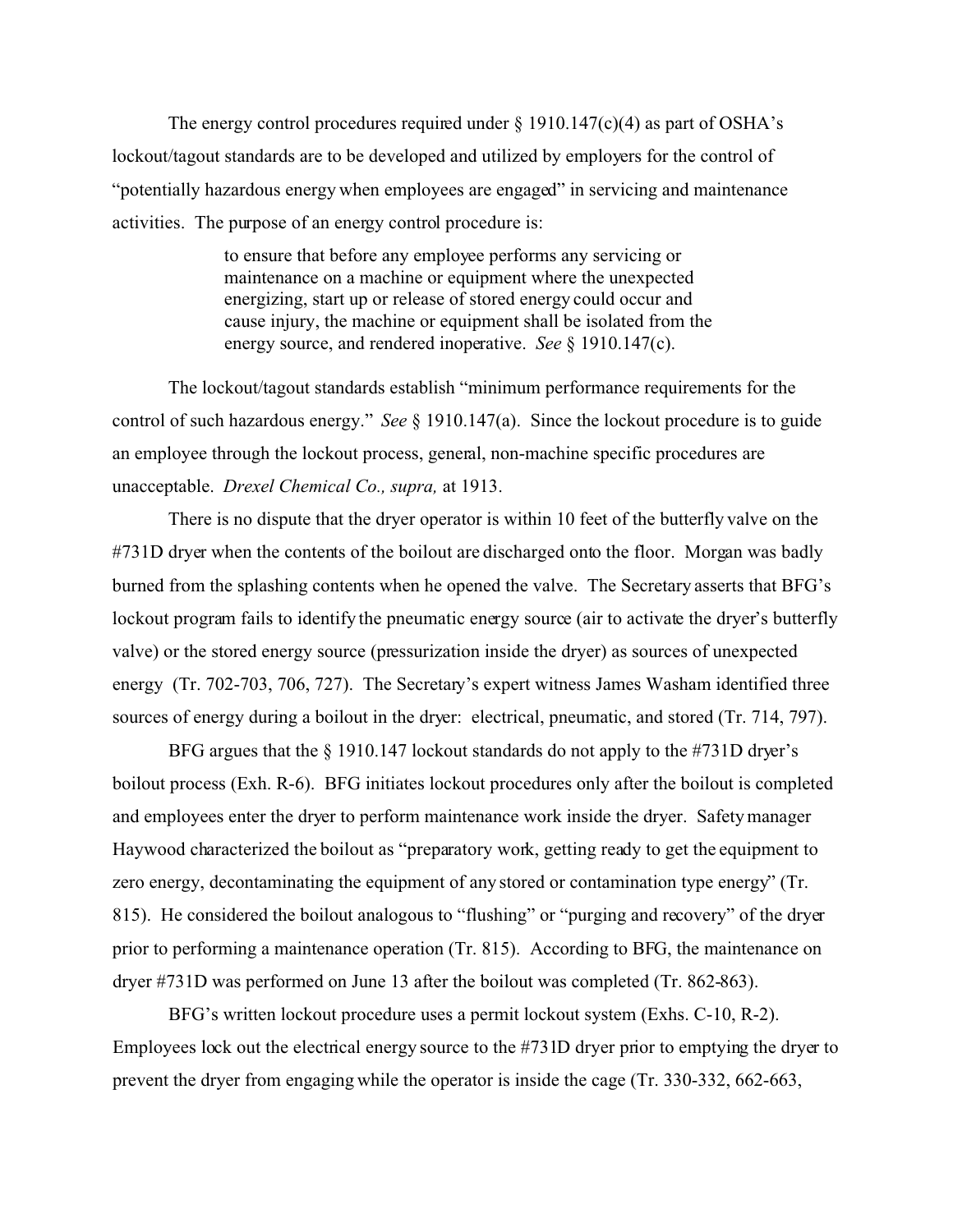704). The purpose of the boilout is to clean the inside of the dryer. "Cleaning" is a specific activity within the definition of "servicing and/or maintenance." *See* § 1910.147(b). Also, the standard applies when service and maintenance requires an employee to place any part of his body "where an associated danger zone exists during a machine operating cycle." *See* § 1910.147(a)(2)(ii)(B). The dryer operator is inside the protective cage in order to engage the butterfly valve. Morgan was inside the cage standing on a stool adjacent to the dryer when the accident occurred (Tr. 505-506). He was less than 10 feet from the discharge (Tr. 518-519). The lockout standards at § 1910.147 apply to BFG's boilout process on the #731D dryer.

An energy source can be "any source of electrical, mechanical, hydraulic, pneumatic, chemical, thermal or other energy." *See* § 1910.147(b).7 The issue is whether BFG's lockout process involves pneumatic or stored energy sources that need to be locked out (Tr. 793).

### Pneumatic Energy

An air line triggers the butterfly valve to open. The Secretary argues that the air line to the butterfly valve was a source of hazardous pneumatic energy. However, the Secretary's expert Washam agreed that "the pneumatic source isn't the hazard you're trying to deal with" (Tr. 801). Rather, the air to the valve controls whatever energy may be within the dryer (Tr. 800).

The air line used to activate the butterfly valve is not the source of hazardous energy. The air is merely the means by which the contents of the dryer are emptied. The use of the air line involves intentional actions, not unexpected energy. There is no opportunity shown for unexpected release of pneumatic energy. *General Motors Corp., Delco Chassis Div*., 17 BNA OSHC 1217, 1219 (Nos. 91-2973, 91-3116, 91-3117, 1995), *aff'd.* 17 BNA OSHC 1673 (6th Cir. 1996)(standard inapplicable when there is sufficient notice of energization). The activation of air was not an unexpected release of energy which required locking out. The lockout standard does not apply to all energy sources, only hazardous energy. The butterfly valve has to be opened to allow the discharge (Tr. 281, 586). Air was not the source of hazardous energy.

<sup>&</sup>lt;sup>7</sup>BFG does not assert entitlement to the exceptions to the lockout requirements at § 1910.147, nor do they apply. *Drexel Chemical Co., supra,* at 1913-1914 (the exception in § 1910.147 did not apply where *inter alia* there was a pote ntial for stored energy and not all equipm ent had a sing le energy sou rce).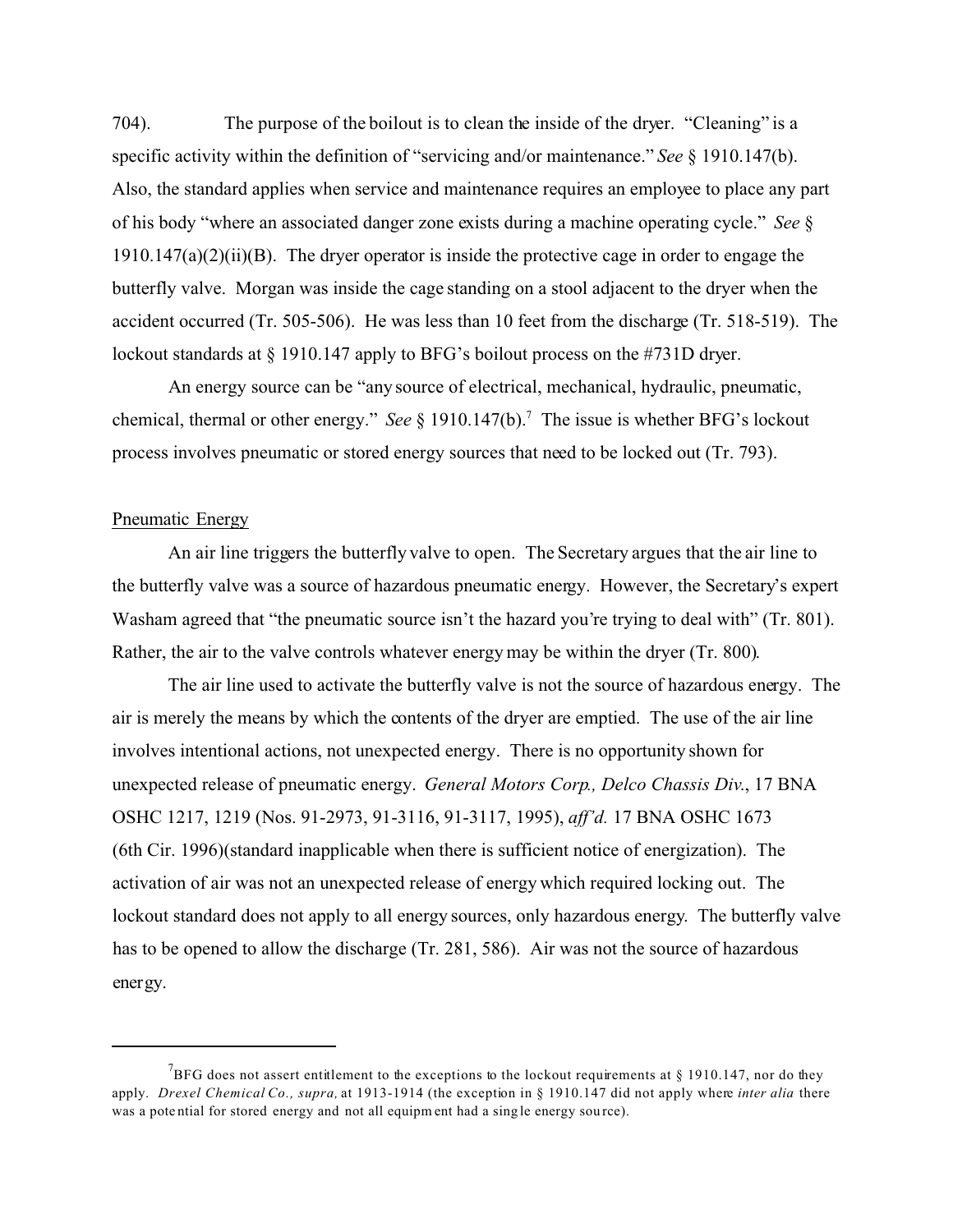Stored Energy

The accident on June 12, 2000, may have resulted from a high pressure release of the contents of the boilout. BFG speculates that Morgan's injuries resulted from the unexpected pressurization when the vent which prevents pressurization became clogged (BFG Brief, p. 10; Tr. 324-325). The boilout contents at the time of Morgan's activation of the butterfly valve was 116 degrees C. He was inside the cage standing on a stool adjacent to the dryer (Tr. 505-506). The record fails to show previous incidents of dryer pressurization during a boilout (Tr. 821-822).

BFG's DOP Cleanout Procedure instructs employees to open the vent on the dryer to avoid pressurization, and cool the dryer to 50 degrees C (Exh. C-6, §§1.15, 1.17, 1.23). The procedure recognizes the potential for pressurization during a boilout and outlines the rules and techniques to use to control stored energy. Safety manager Haywood testified that there was no potential for pressurization if the DOP procedures for clearing the vent and cooling the boilout to 50 degrees C before emptying are followed (Tr. 822). His testimony was uncontradicted.

BFG was cited for not addressing the potential for stored energy. It was not cited for lack of employee training or not complying with its procedures. The potential for stored energy is addressed in BFG's energy control procedures.

A violation of  $\S$  1910.147(c)(4)(ii) is not established.

## Item 7 - Alleged Violation of  $\S$  1910.1200(h)(3)(iii)

The citation alleges that BFG failed to ensure that employees' training include the safe work practices and PPE to be used when performing a boilout on dryer #731D. Section 1910.1200(h)(3)(iii) provides that employee training include:

> (iii) The measures employees can take to protect themselves from these hazards, including specific procedures the employer has implemented to protect employees from exposure to hazardous chemicals, such as appropriate work practices, emergency procedures, and personal protective equipment to be used.

 ${}^{8}$ Maintenance mechanic Towner testified that pressure build-ups have occurred in the #731D dryer during production and at least one time prior to the June 12 accident during a boilout (Tr. 978-979).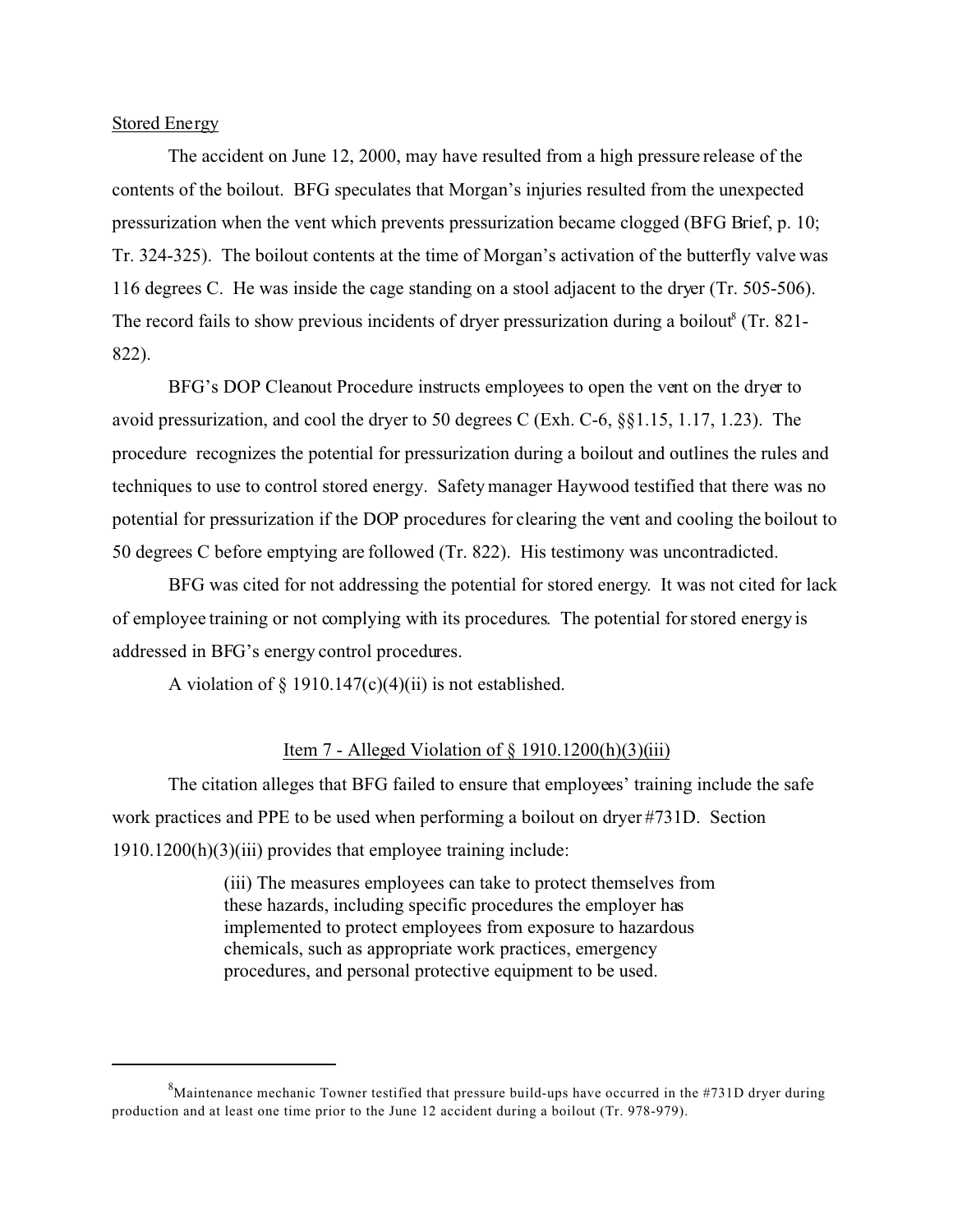The purpose of the hazard communication standard is to ensure that information concerning chemical hazards is transmitted to employees through a comprehensive program. *See*  § 1910.1200(a). The standard "applies to any chemical which is known to be present in the workplace in such matter that employees may be exposed under normal conditions of use or in a foreseeable emergency." *See* § 1910.1200(b)(2). An employer's training must include the measures an employee takes to protect himself from the physical and health exposure to hazardous chemicals in the workplace. *ARA Living Centers of Texas, Inc.*, 15 BNA OSHC 1417, 1418 (No. 89-1894, 1991).

The boilout process on dryer #731D involves a mixture of water and soap #5143 (Exh. J-1). A "chemical" is "any element, chemical compound or mixture of elements and/or compounds." *See* § 1910.1200(c). Both water and soap are chemicals. A hazardous chemical, however, is "any chemical which is a physical or a health hazard." It is undisputed that the soap #5143 is a hazardous chemical (Tr. 22, 848).

The issue is whether the mixture of soap and water in the boilout constitutes a hazardous chemical. BFG argues that the contents of a boilout do not constitute a hazardous chemical because the soap is diluted by 250 gallons of water.

Unlike the hazard determinations required by OSHA of chemical manufacturers and importers under § 1910.1200(d)(1), employers are not required to make such determinations unless they decide not to rely on the evaluation performed by the chemical manufacturer or importer. *See* § 1910.1200(d)(1). Neither the Secretary nor BFG have tested or analyzed the boilout contents (Tr. 143).

OSHA defines a mixture as "any combination of two or more chemicals if the combination is not, in whole or in part, the result of a chemical reaction." *See*  $\S$  1910.1200(c). When a mixture is involved, and an employer has not tested it to determine if it is a hazard, the "mixture shall be assumed to present the same health hazards as do the components which comprise one percent (by weight or volume) or greater of the mixture. . . ." *See* §  $1910.1200(d)(5)(ii)$ .

Soap #5143 is a mixture, according to the MSDS, containing potassium hydroxide, proprietary surfactant blend, sodium hydroxide and water (Exh. C-2). Because potassium hydroxide and sodium hydroxide constitute as much as 5% of the soap, soap #5143 is admittedly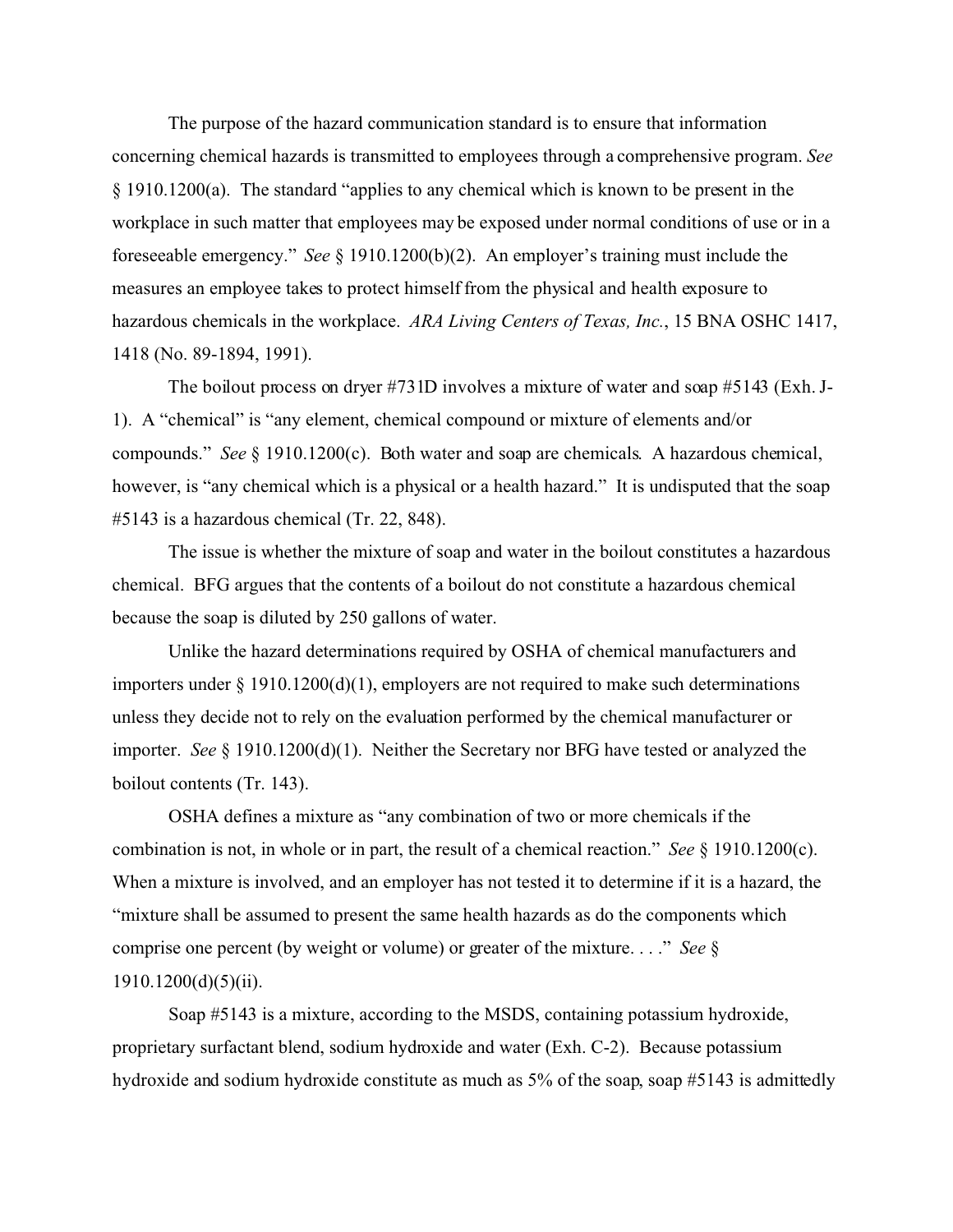a hazardous chemical (BFG Brief, p. 19; Tr. 22, 848). It has a pH level of 14 and is corrosive to the skin and eyes (Exh. C-2). It admittedly can cause chemical burns (Tr. 849-850).

During a normal boilout, the dryer contains approximately 250 gallons of water and 5 gallons of soap #5143 (Exh. J-1;Tr. 365, 369, 375). The Secretary argues that the boilout mixture was comprised of 2% (5/255) of soap and thus, a hazardous chemical requiring employee training under § 1910.1200(h)(3)(iii) (Tr. 72, 143).

The record, however, fails to establish that the hazardous components of a boilout comprised 1% or more of the boilout mixture. The potassium hydroxide and sodium hydroxide, the hazardous components within the soap, are at most only 5% of the soap. More than 90% of the soap is water. The boilout contained not more than 5 gallons of soap to which approximately 250 gallons of water was added. The boilout mixture contained at most 0.1% sodium hydroxide and 0.1% potassium hydroxide (Tr. 151). Therefore, the boilout mixture does not constitute a hazardous chemical.

The Secretary's interpretation is unreasonable. There is no dispute that a mixture containing 0.5% sodium hydroxide and 99.5% water is not a hazardous chemical (Tr. 155). IH Wallace agreed that there is only 0.1% of potassium hydroxide and sodium hydroxide in 5 gallons of soap #5143 and 250 gallons of water (Tr. 150-151). In drafting an MSDS for soap #5143 and water mixture, the MSDS would not list "soap #5143" as the hazardous ingredient. An MSDS identifies only the chemical and common names of all ingredients which comprise 1% or greater of the composition. *See* § 1910.1200(g)(2)(i)(C)(1). The MSDS would not need to list any chemicals if they comprise less than 1% of the mixture. Under the Secretary's interpretation, two identical mixtures would be treated differently if one was created by adding floor soap while the other was created by adding sodium hydroxide and potassium hydroxide to water.

The record also fails to show that employees were not trained in appropriate PPE for handling corrosives (Tr. 184-185). The hazard communication standard requires an employer to advise employees of the precautions to prevent exposure to hazardous chemicals. The MSDS for soap requires safety glasses and rubber gloves. Employees wore safety glasses and rubber gloves.

A violation of  $\S$  1910.1200(h)(3)(iii) is not established.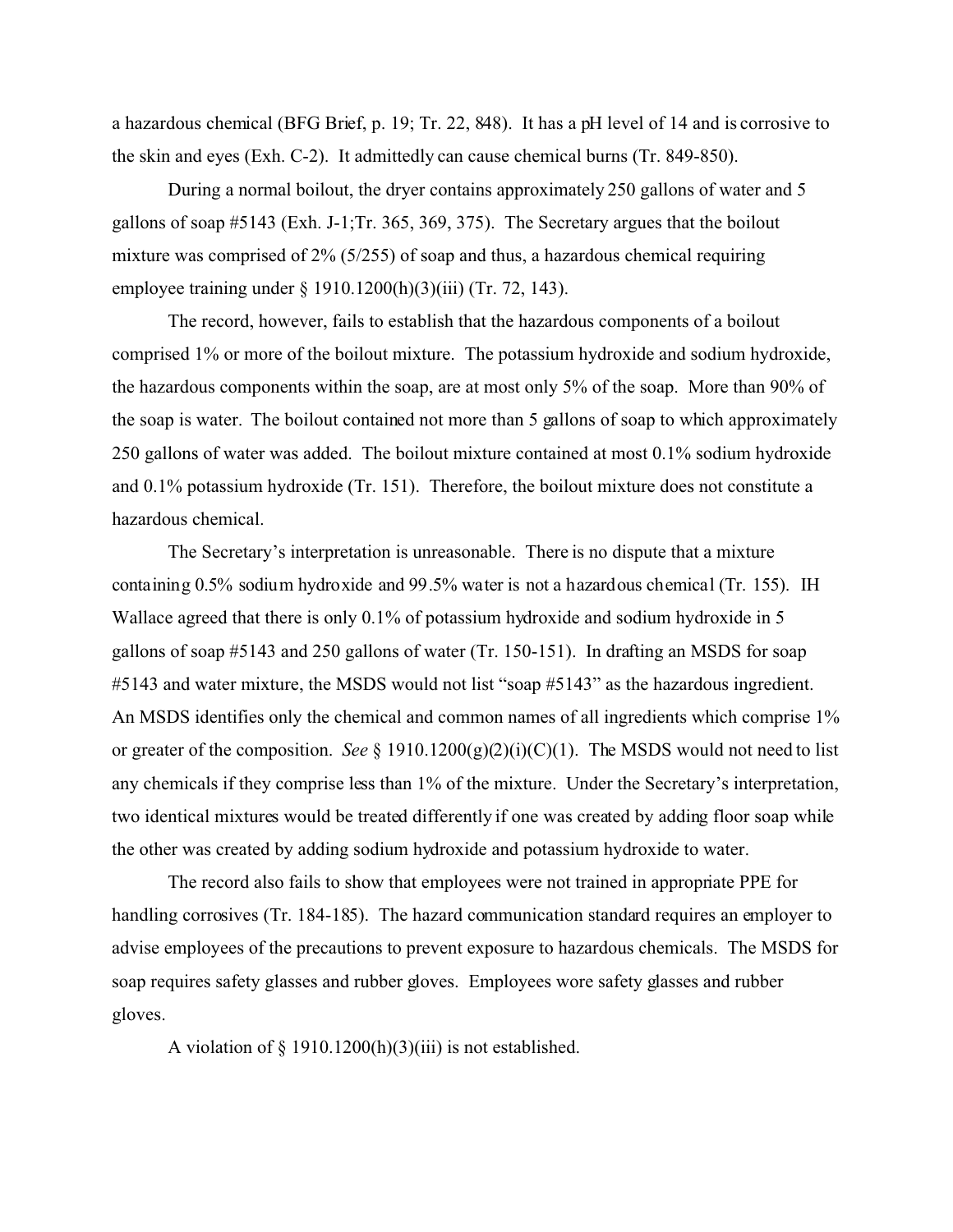## Penalty Consideration

The Commission is the final arbiter of penalties in contested cases. In determining an appropriate penalty, the Commission is required to consider the size of the employer's business, history of previous violations, the employer's good faith, and the gravity of the violation. Gravity, which is the principal factor considered, depends upon the number of employees exposed, the duration of the exposure, the precautions taken against injury and the likelihood that an injury would result. *J. A. Jones Construction Co.,* 15 BNA OSHC 2201, 2214 (No. 87-2059, 1993).

BFG is a large employer and not entitled to credit for size. Also, BFG is not given credit for history because it received serious citations in the preceding three years (Exh. C-7; Tr. 98). BFG is given credit for good faith based on having good safety programs.

A penalty of \$2,000 is reasonable for violation of § 1910.132(a) (item 1). Appropriate PPE was not addressed by BFG when dispensing the boiling contents of a boilout. The uncontradicted testimony of Morgan shows that he regularly emptied the boilout at temperatures above 100 degrees C. He stood within 10 feet of the boiling contents emptying onto the floor. Other employees also did not comply with the DOP.

# **FINDINGS OF FACT AND CONCLUSIONS OF LAW**

The foregoing decision constitutes the findings of fact and conclusions of law in accordance with Rule 52(a) of the Federal Rules of Civil Procedure.

### **ORDER**

Based upon the foregoing decision, it is ORDERED that:

1. Item 1, alleged violation of § 1910.132(a), is affirmed as serious and a penalty of \$2,000 is assessed.

- 2. Item 2, alleged violation of  $\S$  1910.132(d)(1), is vacated.
- 3. Item 3, alleged violation of  $\S$  1910.133(a)(1), is vacated.
- 4. Item 4, alleged violation of  $\S$  1910.147(c)(4)(ii), is vacated.
- 5. Item 5, alleged violation of  $\S$  1910.147(d)(3), is withdrawn by the Secretary.